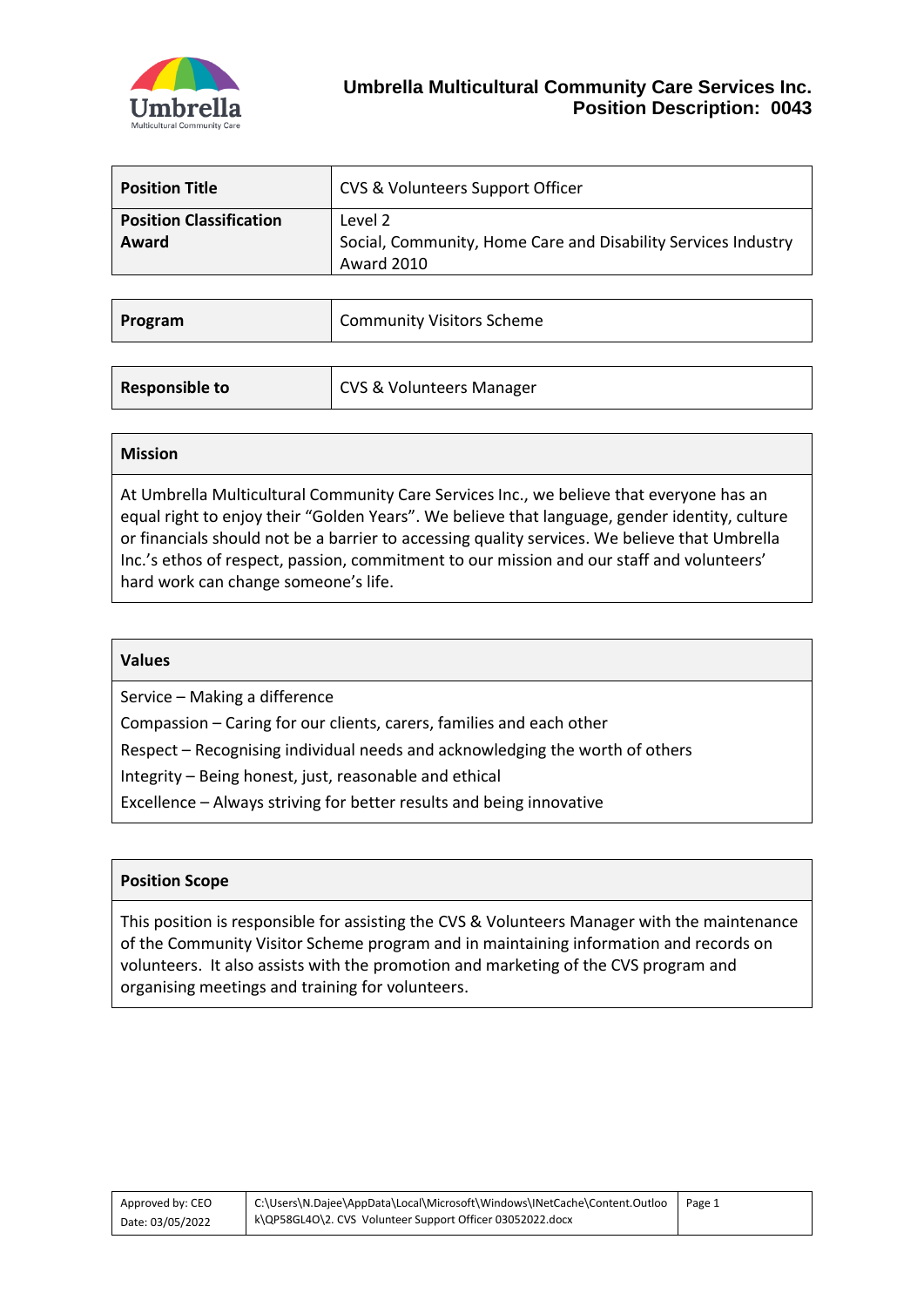

# **Position Responsibilities**

# **1. Administration and Support**

- 1.1 Assist the CVS & Volunteers Manager with the maintenance of the program to achieve the key performance indicators (KPIs)
- 1.2 Ensure accurate data, information and statistics are collected and maintained, including all aspects of the CVS database
- 1.3 Monitor the CVS emails and community requests and respond as appropriate
- 1.4 Update and prepare volunteer orientation and recruitment packs
- 1.5 Assist with the organisation of meetings and training with volunteers
- 1.6 Assist with processing referrals and matching volunteers with clients according to their needs
- 1.7 Assist with the day to day administration of the Scheme (i.e. Correspondence relating to matches and volunteer expenses reimbursement)
- 1.8 Support the CVS Volunteers in their roles and encourage them to regularly keep up the visit to their client

### **2. Marketing**

- 2.1 Assist the CVS & Volunteers Manager to develop and actively maintain effective and mutually beneficial partnerships, networks and relations in order to support the work of the CVS program
- 2.2 Support the expansion of the CVS Program
- 2.3 Assist the CVS & Volunteers Manager to raise awareness and educate internal and external stakeholders on all aspects of the program to increase awareness, participation and encourage recruitment of new volunteers
- 2.4 Assist the CVS & Volunteers Manager with the marketing and promotional work as required
- 2.5 Coordinate mail-outs and invitations when required
- 2.6 Attend CVS network meetings with the CVS & Volunteers Manager as required

### **3. Other**

- 3.1 Maintain quality standards and systems and participate in Continuous Quality Improvement activities, including opportunities for improvement and promoting recommendations to CVS & Volunteers Manager
- 3.2 Work as a collaborative and supportive team member
- 3.3 Contribute to the delivery of the services
- 3.4 Promote a safe working environment and work within WHS guidelines
- 3.5 Follow Umbrella Inc.'s Code of Conduct, policies and procedures and work within the policies and procedures of the organization
- 3.6 Promote positive ageing, dignity, independence and wellness principles
- 3.7 Other duties as required by the CEO

| Approved by: CEO | C:\Users\N.Dajee\AppData\Local\Microsoft\Windows\INetCache\Content.Outloo | Page 2 |
|------------------|---------------------------------------------------------------------------|--------|
| Date: 03/05/2022 | k\QP58GL4O\2. CVS_Volunteer Support Officer 03052022.docx                 |        |